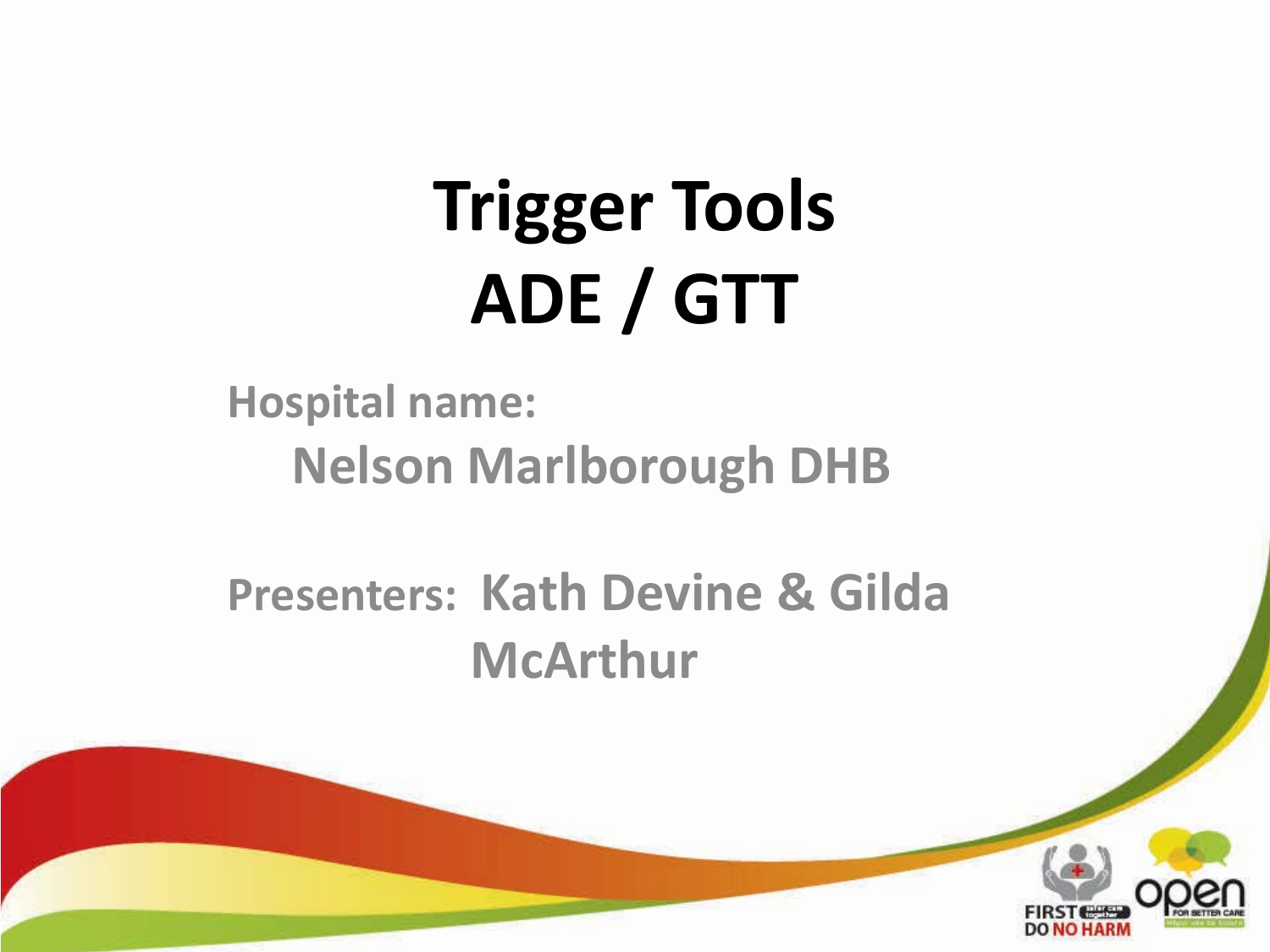#### **Your team**

- Gilda McArthur Clinical Audit Co-Ordinator
- Kath Devine Clinical Audit co-Ordinator
- Dr Bruce King Senior Physician
- Rosey Wilson Medical Services Manager
- Aaron Smith Clinical Governance Group

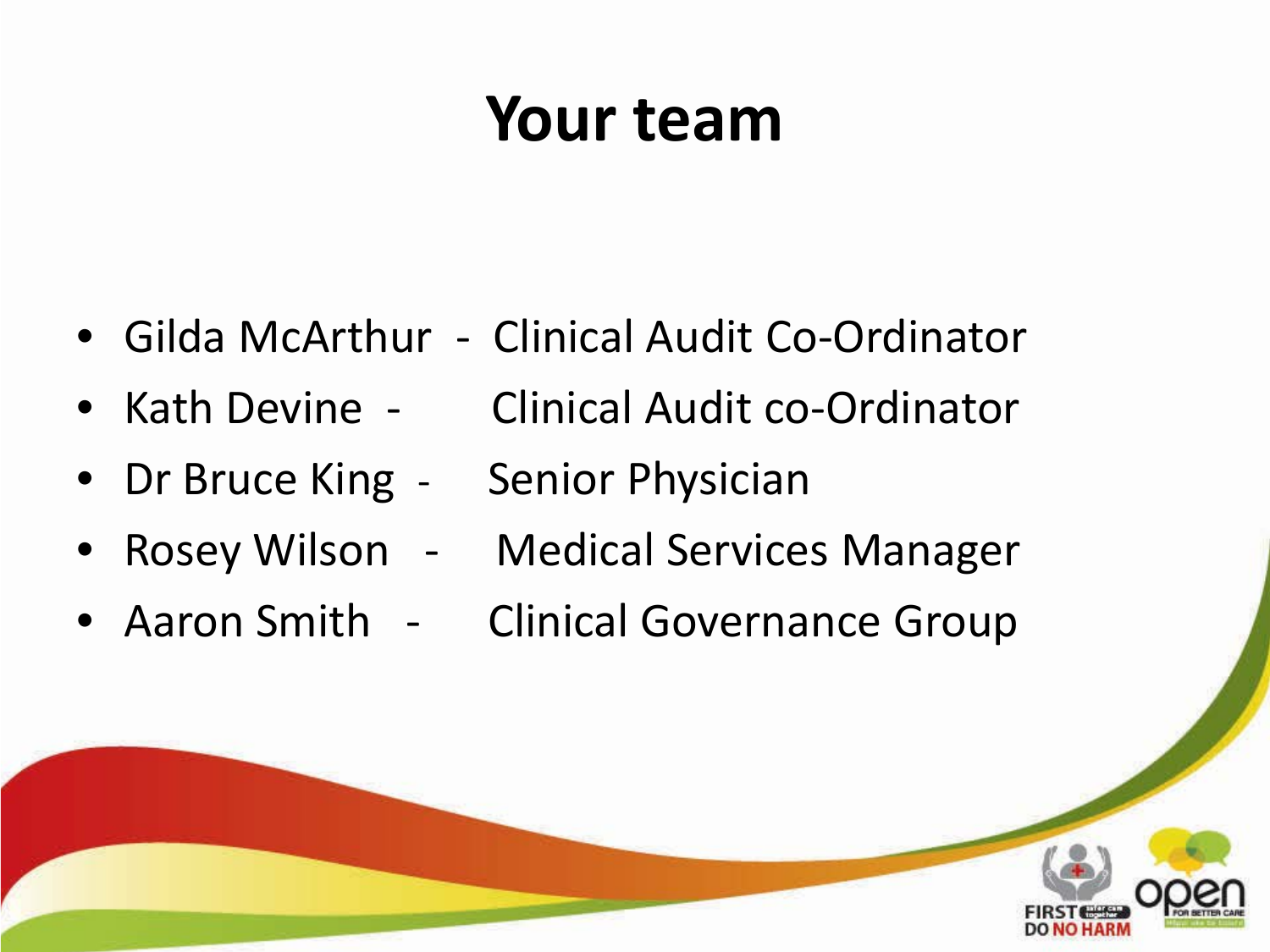# **Data Collection Process**

- Data collection recorded from October 2012
- 10 clinical notes reviewed & recorded per fortnight
- Data collection as per the IHI guidelines

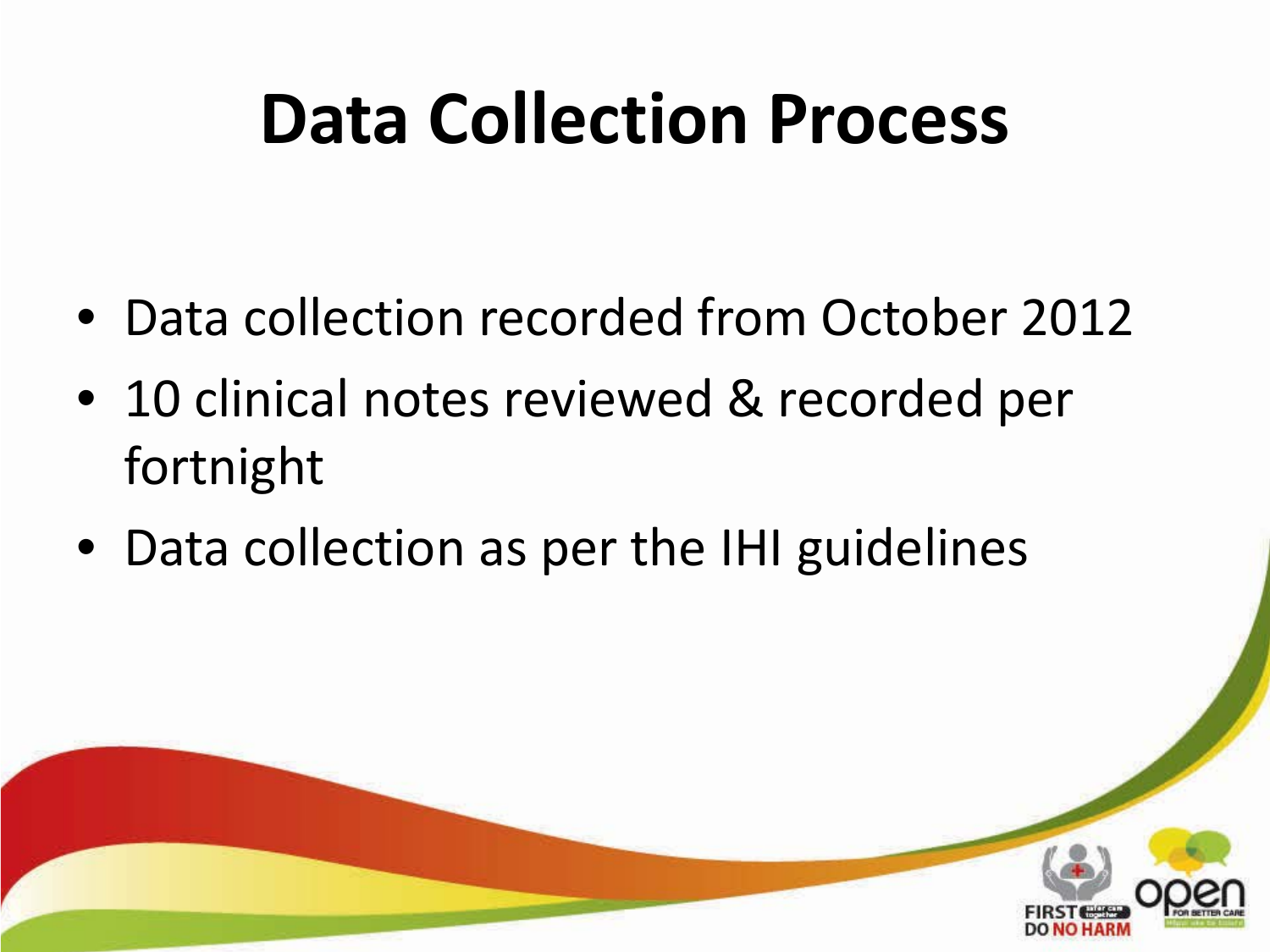# **Translating Data into Action**

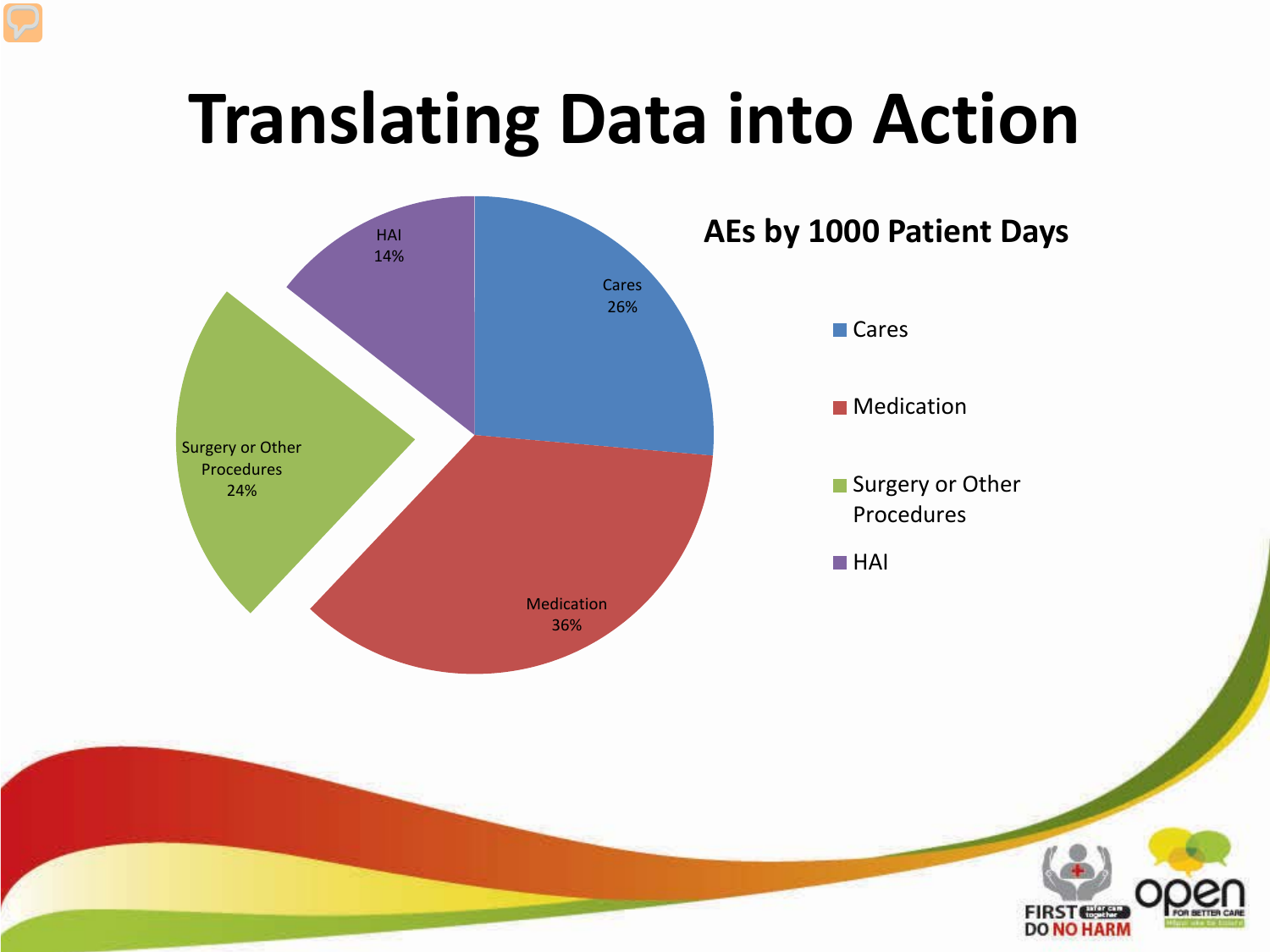## **Translating data into action**



■ Sub-categories Abnormal bleeding following surgery or procedure

- Sub-categories Cardiac complications related to surgery or procedure
- Sub-categories Complications related to peripheral venous or arterial puncture
- Sub-categories Hypotension/blood loss
- Sub-categories Post-op acute renal failure
- Sub-categories Premature extubation causing respirtory failure
- Sub-categories Prolonged post-op ileus
- Sub-categories Removal/retained foreign body
- Sub-categories Removal, injury or repair of organ
- **Sub-categories Respiratory** complications related to surgery or procedure
- Sub-categories Other

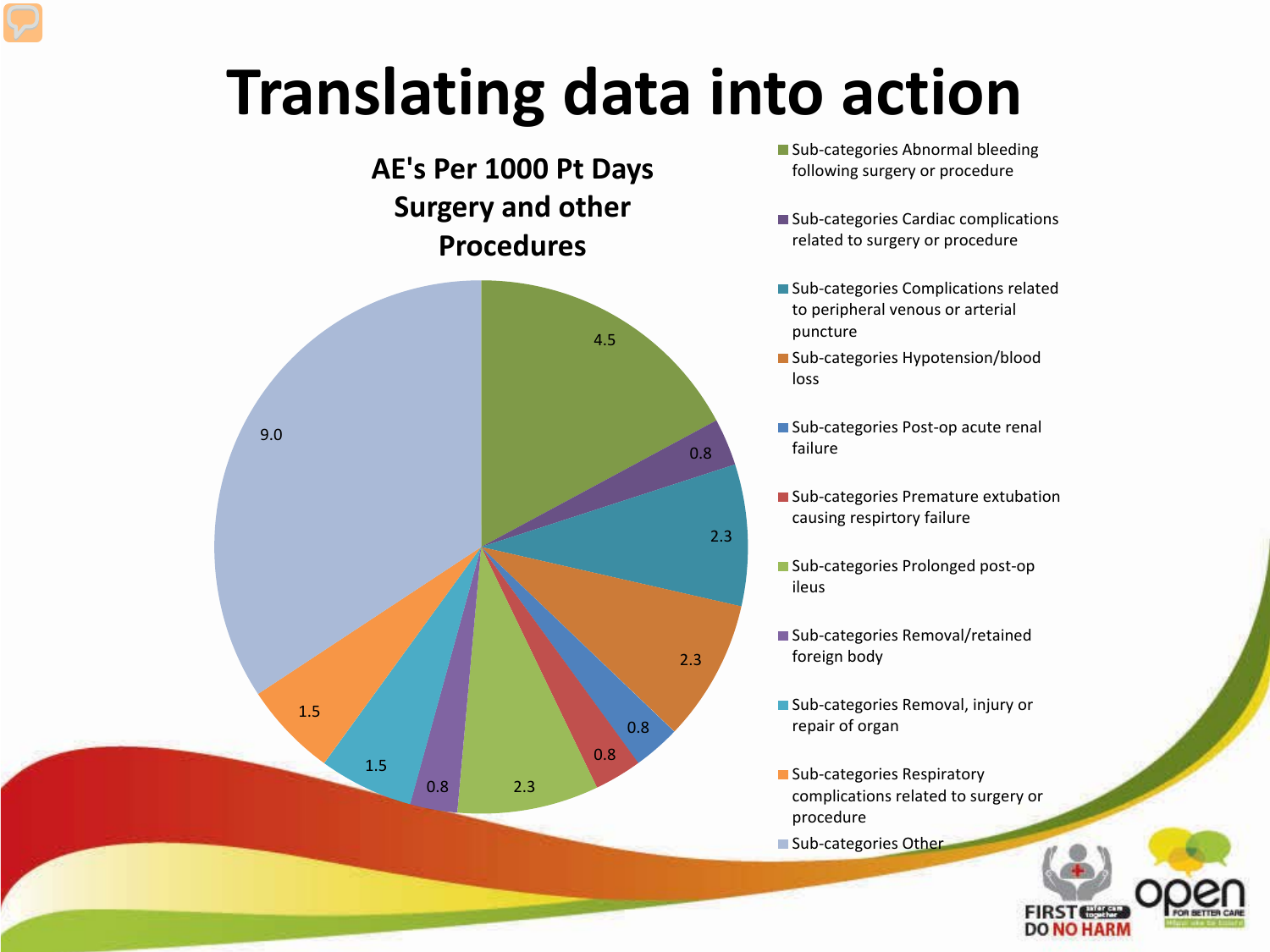### **Themes so far**

- Medication related Hypotension
- Post Operative Pneumonias
- Medication Related Renal Insufficiency
- Admissions for post op infection from other facilities
- Fall with injury

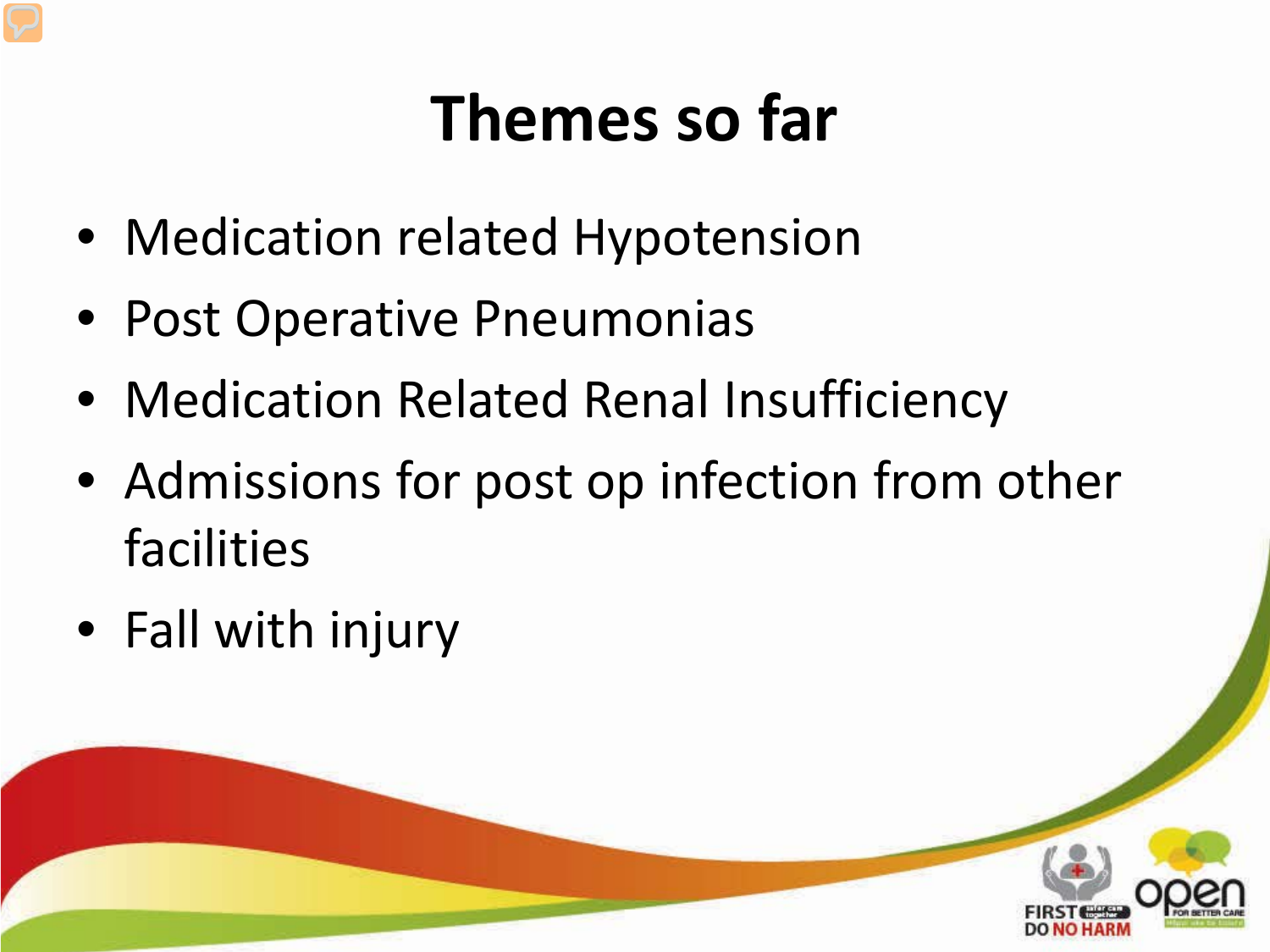### **Any challenges**

- We had significant challenges as we worked to incorporate the Melbourne Data base within our system.
- After a period of time we changed to a simple excel spreadsheet incorporating the Florida classification.
- We had challenges deciding which sub-classification certain AE's fitted into E.g. Surg Patient, post op infection, HAI – does this fall under care module-HAI or surgical model-other?

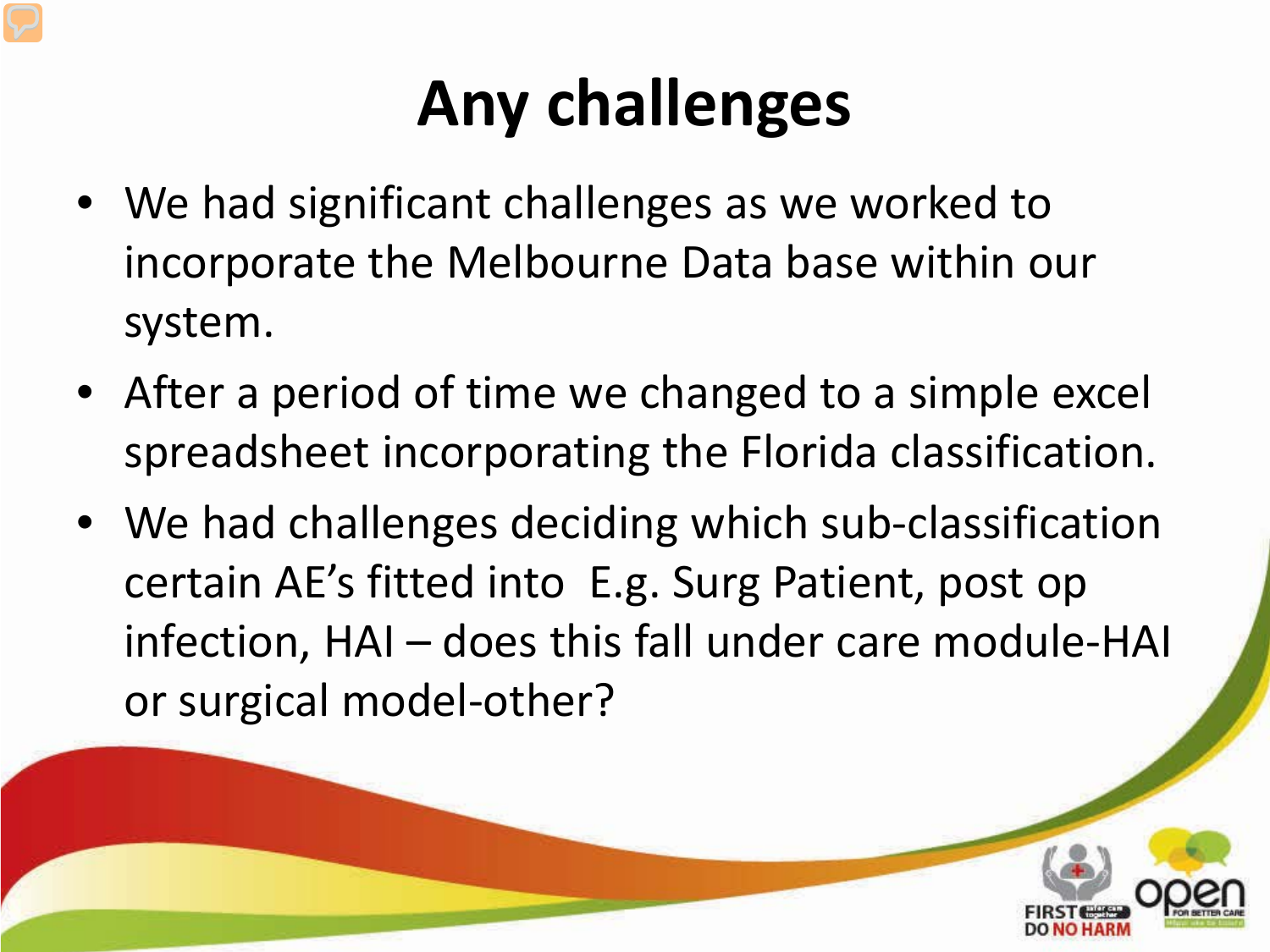#### **Lessons Learnt**

- Our data records for the first quarter identified a lot of triggers and harms, our  $2^{nd}$  and  $3^{rd}$  quarter - less as we became more consistent with our categorization and use of the GTT.
- Initially we became 'trigger focused' focusing on the trigger rather than a possible harm, then later found it was easy to become complacent with each time we recorded for eg. another 'M10' (anti-emetic use) in the data collection phases.

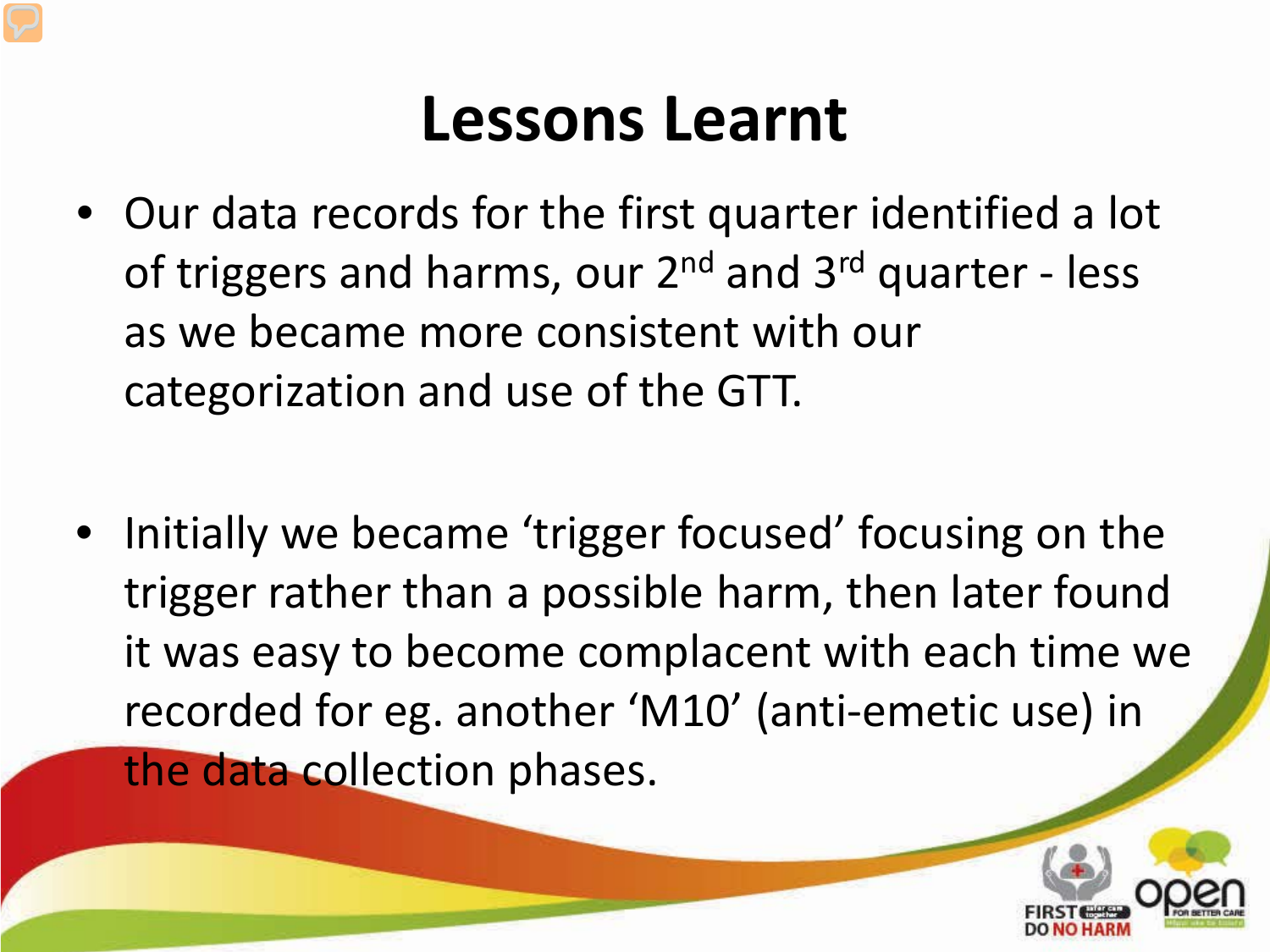## **Lessons Learnt continued:**

- Omissions : we added them onto our collection tool as they became apparent for follow up within the appropriate departments
- Our Prime Learning is the value of early and robust support from information systems departments.

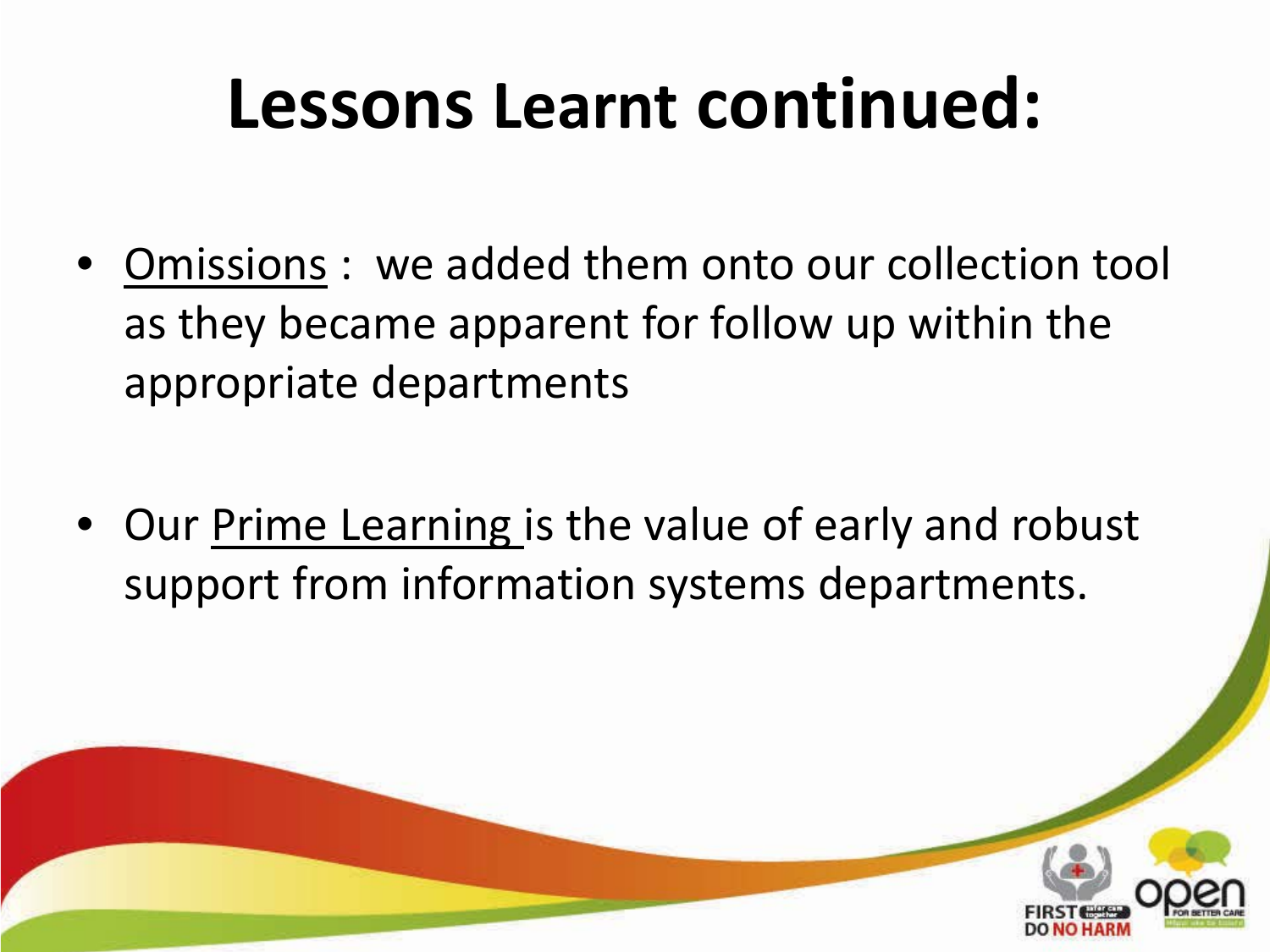## **Ideas for Sharing**

- Become really familiar with your collection tool and fill out all of the boxes to save you having to revisit the clinical records. \*\*
- Collecting data alone is not helpful until you have a spreadsheet/tool to enter it into as this shows the gaps in your data collection & aids specifically which data is important to record.
- Provide education on the GTT to relevant departments to avoid misunderstandings in your organization eg. You need at least a year (or more) data before trends start to become apparent.

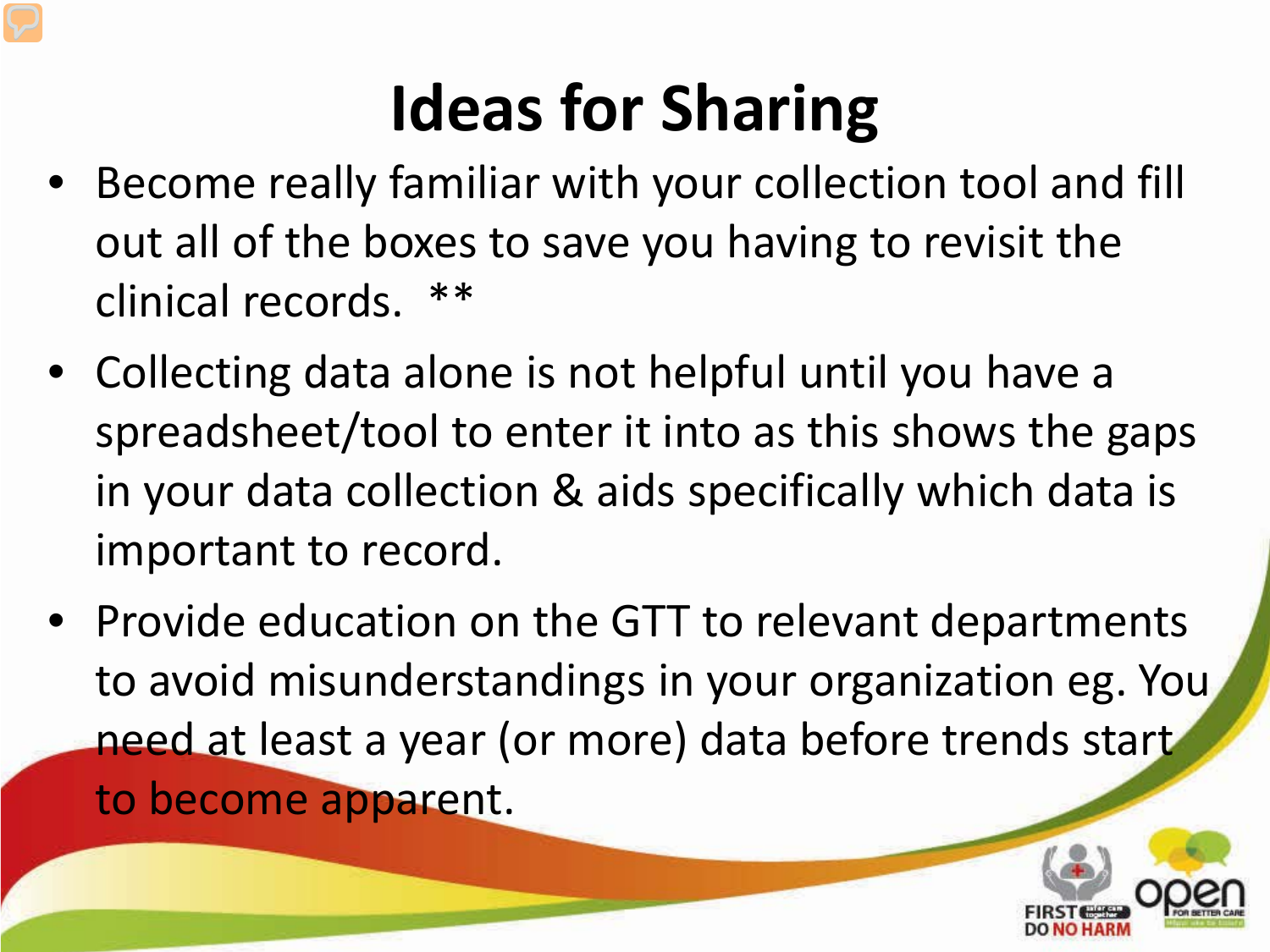#### **Improvement Projects Undertaken**

• Currently our Clinical Governance Group is looking at data trend analysis and responses We also work closely with our Quality Team, Senior Management and other departments e.g. Pharmacy to look at trends and pathways for improvements going forward.